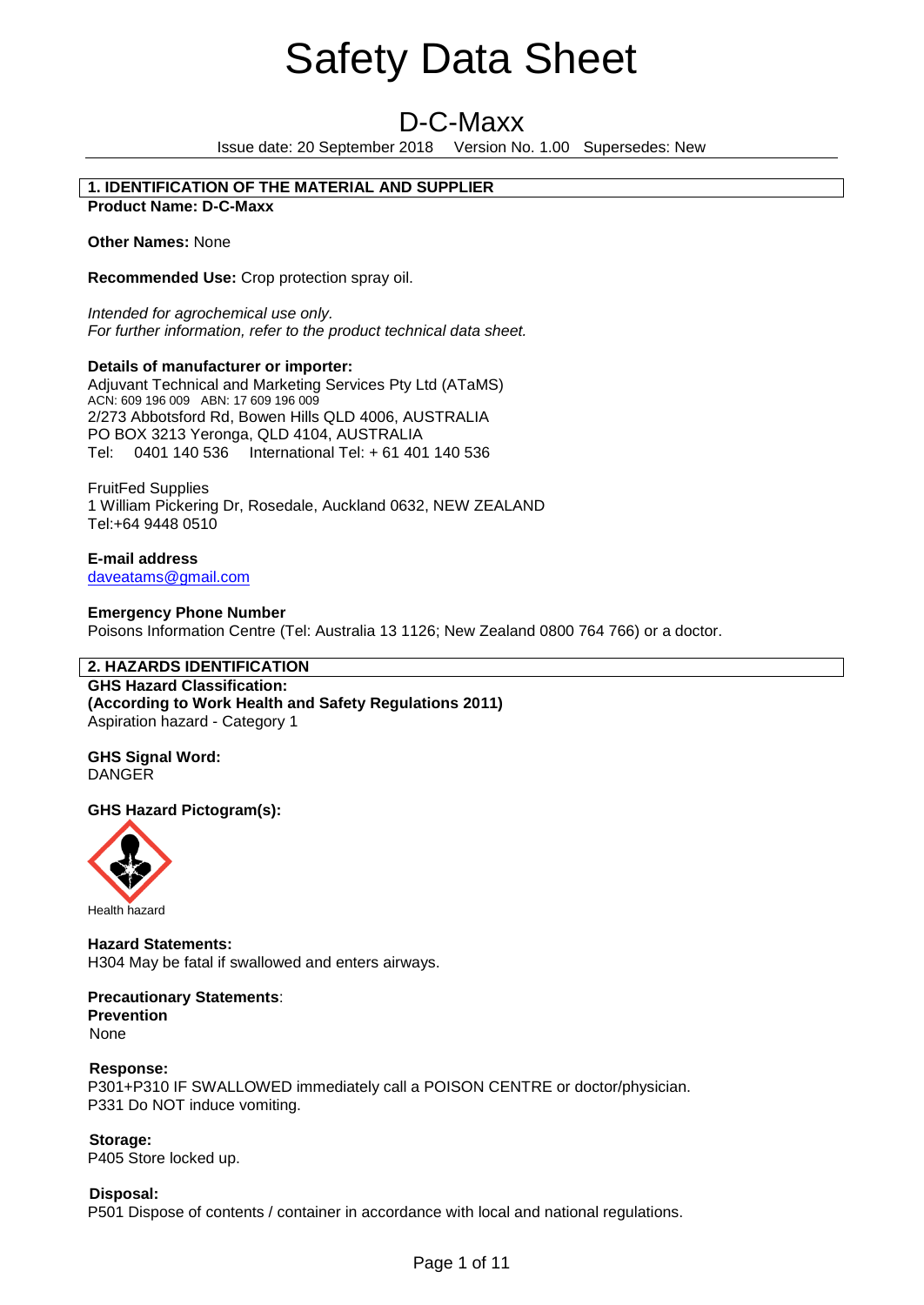# D-C-Maxx

Issue date: 20 September 2018 Version No. 1.00 Supersedes: New

**Poison Schedule (Australia):** S5 **SUSMP Signal Word(s):** CAUTION

# **NEW ZEALAND CLASSIFICATION**

Not classified as Dangerous Goods according to NZS 5433:2012 Transport of Dangerous Goods on Land. Classified as hazardous according to criteria in the HS (Minimum Degrees of Hazard) Notice 2017.

**HSNO Classification:** 6.1E

**GHS Signal Word:** DANGER

**GHS Hazard Pictogram(s):** 



**Hazard Statements:** H304 May be fatal if swallowed and enters airways.

**Precautionary Statements**: **Prevention** 

None

# **Response:**

P301+P310 IF SWALLOWED immediately call a POISON CENTRE or doctor/physician. P331 Do NOT induce vomiting.

**Storage:**

P405 Store locked up.

# **Disposal:**

P501 Dispose of contents / container in accordance with local and national regulations.

# **Other hazards which do not result in classification**

Defatting to the skin.

# **3. COMPOSITION / INFORMATION ON INGREDIENTS**

| <b>CHEMICAL NAME</b>                                                                                 | <b>CAS No.</b> | <b>Concentration [%]</b> |
|------------------------------------------------------------------------------------------------------|----------------|--------------------------|
| Petroleum distillates                                                                                | -              | 60-100                   |
| *Non-hazardous ingredients                                                                           | -              | <b>Balance</b>           |
| * (Ingredients present at non-hazardous concentrations, according to Australian GHS criteria and New |                |                          |
| Zealand HSNO criteria, based on available information)                                               |                |                          |

# **4. FIRST AID MEASURES**

# **General Precautions:**

Protection of first-aiders: No action shall be taken involving any personal risk or without suitable training. If it is suspected that fumes are still present, the rescuer should wear an appropriate mask or self-contained breathing apparatus. It may be dangerous to the person providing aid to give mouth-to-mouth resuscitation. Wash contaminated clothing thoroughly with water before removing it, or wear gloves.

# **Ingestion:**

Do NOT induce vomiting. Never give anything by mouth if victim is semi-conscious or unconscious. Rinse mouth with water. Vomiting may occur spontaneously. To prevent aspiration of swallowed product, lay victim on side. Seek immediate medical attention. Do not leave victim unattended. Show this sheet to the doctor.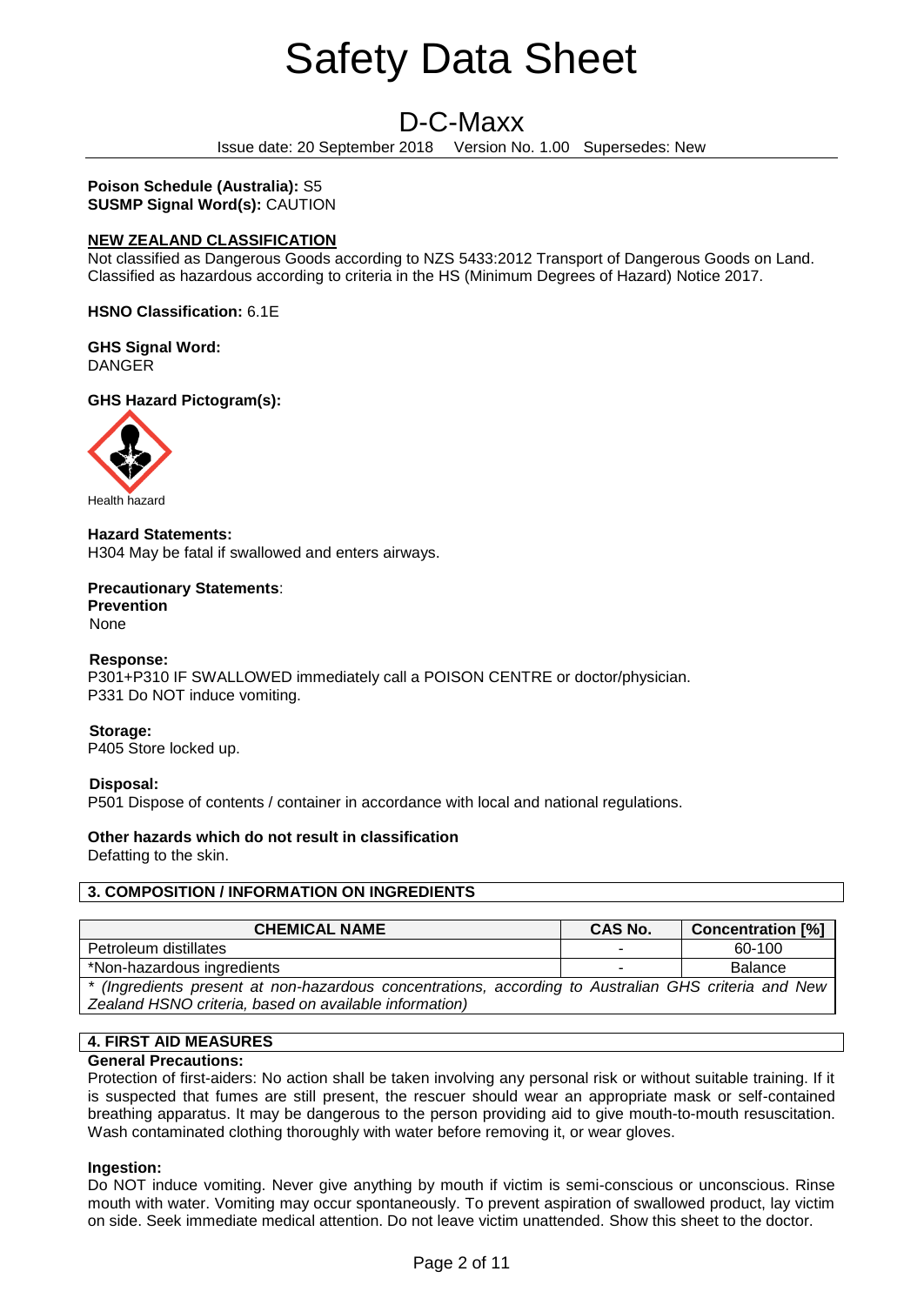# D-C-Maxx

Issue date: 20 September 2018 Version No. 1.00 Supersedes: New

# **Eye contact:**

If contact with the eye(s) occurs, flush the eye continuously with running water holding eyelid(s) open. Take care not to rinse contaminated water into the non-affected eye. Remove contact lenses, if present and easy to do so. Continue rinsing. If symptoms persist seek medical attention. Show this sheet to the doctor.

# **Skin contact:**

If skin contact occurs, remove contaminated clothing and footware. Wash affected area immediately and thoroughly with soap and water. Clean contaminated clothing and footware before reuse or discard. In case of inflammation (redness, irritation, ...) obtain medical attention. Show this sheet to the doctor.

# **Inhalation:**

Move the person away from the contaminated area and into fresh air. Keep at rest. If irritation occurs or persists, seek medical attention. If breathing is difficult, ensure airways are clear and have a qualified person give oxygen through a facemask. If victim has stopped breathing begin artificial respiration, or if heart has stopped, cardiopulmonary resuscitation and seek immediate medical attention. Show this sheet to the doctor.

# **First Aid Facilities:**

Eye wash fountain and normal washroom facilities.

# **Medical conditions possibly aggravated by exposure:**

Skin contact may aggravate existing skin disease.

# **Advice to Doctor:**

All treatments should be based on observed signs and symptoms of distress in the patient. Consideration should be given to the possibility that overexposure to materials other than this product may have occurred. No specific antidote available. Treatment should in general be symptomatic and directed to relieving any effects. Product can be aspirated on swallowing or following regurgitation of stomach contents, and can cause severe and potentially fatal chemical pneumonitis, which will require urgent treatment. Because of the risk of aspiration, induction of vomiting and gastric lavage should be avoided. Gastric lavage should be undertaken only after endotracheal intubation. Monitor for cardiac dysrhythmias.

# **Further information:**

Show this safety data sheet to the doctor in attendance. First aider needs to protect themself. Place affected clothing in a sealed bag for subsequent decontamination.

# **Poisons Information:**

For advice, contact a Poisons Information Centre (e.g. phone Australia 13 1126; New Zealand 0800 764 766) or a doctor (at once).

# **5. FIRE-FIGHTING MEASURES**

# **Extinguishing Media:**

**Suitable:** Water fog, foam, dry chemical or carbon dioxide (CO<sub>2</sub>). **Not Suitable:** Strong water jet.

# **Specific Hazards Arising from the Chemical:**

Combustible. On combustion or on thermal decomposition, toxic gases are released - oxides of Carbon  $(CO + CO<sub>2</sub>)$ .

# **Special Protective Equipment and Precautions for Fire Fighters:**

Fire fighters to wear full protective clothing and self-contained breathing apparatus (SCBA) in confined spaces, oxygen deficient atmospheres or if exposed to products of combustion or decomposition. If safe to do so, move undamaged containers from fire area. Stay upwind. Evacuate the personnel away from the fumes. If possible to do so safely, shut off fuel to fire. In case of fire close by, cool down the containers/equipment exposed to heat with a water spray. Product will burn under fire conditions. Do not use a water jet since it may cause the fire to spread. Collect contaminated fire extinguishing water separately. This must not be discharged into drains.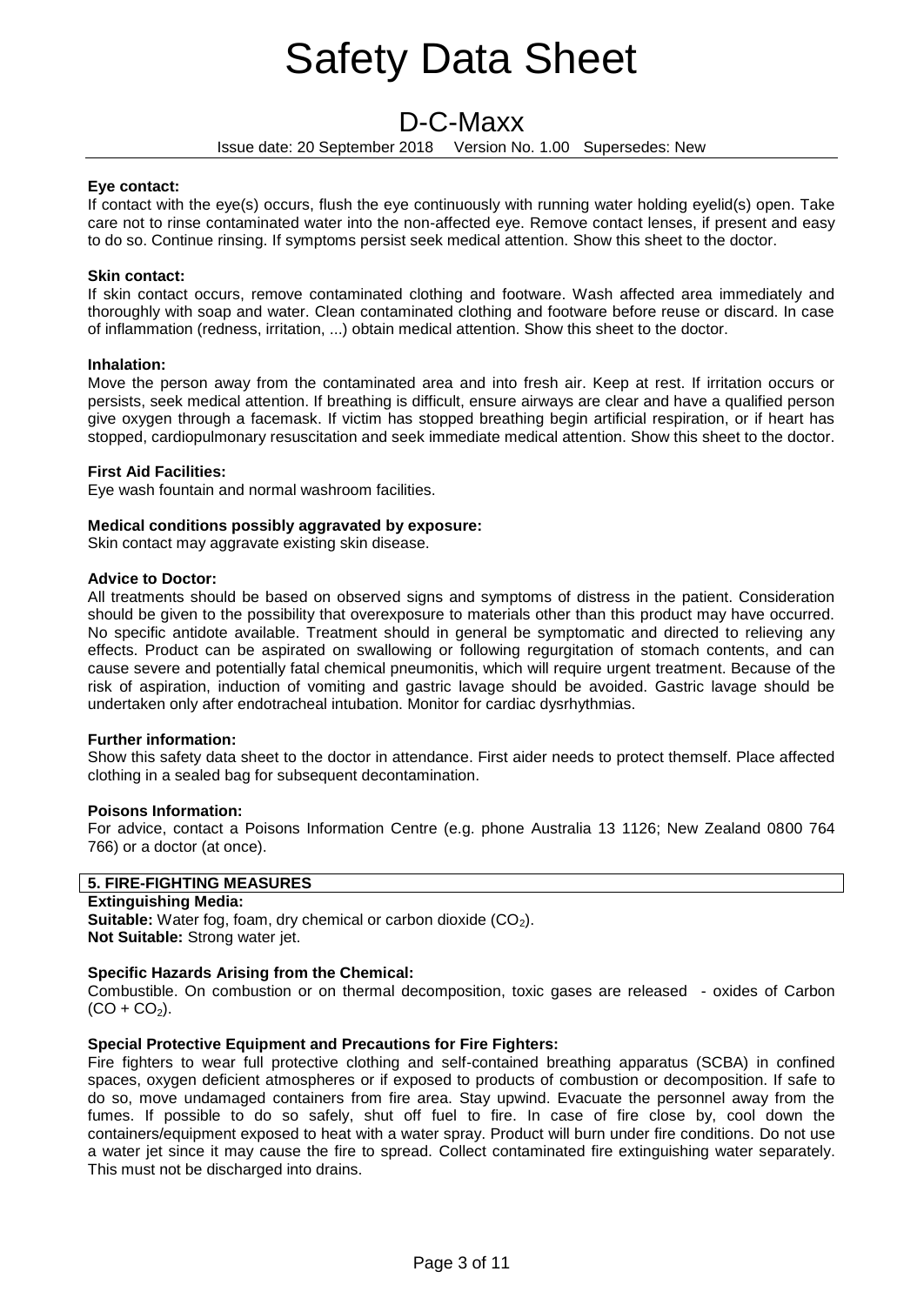# D-C-Maxx

Issue date: 20 September 2018 Version No. 1.00 Supersedes: New

# **6. ACCIDENTAL RELEASE MEASURES**

# **Personal Precautions:**

Avoid contact with skin and eyes. Avoid breathing mist/vapours/spray.

Personal protective equipment:

- impermeable protective gloves.
- eye/face protection (safety glasses with side shields or splash proof goggles).
- suitable protective clothing.

Warn occupants in surrounding and downwind areas if required due to toxicity or flammability of the material. Evacuate and isolate hazard area and deny entry. Stay upwind if possible. Ventilate area. Shut off ignition sources, no flares, no smoking or flames in hazard area.

For further information, refer to section 8 "Exposure Controls / Personal Protection". Turn leaking containers leak-side up to prevent the escape of liquid.

# **Environmental Precautions:**

Do NOT discharge into drains or rivers. Contain the spilled material by bunding. If contamination of sewers or waterways occurs inform the local water authorities and Environmental Protection Authority in accordance with local regulations.

# **Method for Cleaning or Taking Up:**

**- Recovery:** Absorb the product onto a suitable, non-combustible porous material. Sweep up or vacuum up the product. Use clean non-sparking tools to collect up the product and place it in a spare container, suitably labelled. Keep the recovered product for subsequent disposal.

# **- Decontamination/Cleaning:**

Wash contaminated area with large amounts of water. Recover the cleaning water for subsequent disposal.

**- Disposal:** Dispose of all contaminated materials in accordance with local regulations. (Refer to section 13 "Disposal Considerations").

**Further information:** Warning: Material can create slippery conditions.

# **Emergency information (Transport):**

**Dangerous Goods - Initial Emergency Response Guide (IERG) (SAA/SNZ HB76)** Not applicable.

# **7. HANDLING AND STORAGE**

# **Precautions for Safe Handling:**

Avoid direct or prolonged contact with eyes and skin. Avoid breathing mist/vapours/spray.

Extinguish any naked flames. Do not smoke. Remove ignition sources. Avoid sparks. Avoid contact with skin, eyes, and clothing. Electrostatic charges may be generated during pumping. Electrostatic discharge may cause fire. Ensure electrical continuity by bonding and grounding (earthing) all equipment. However, bonding and grounds may not eliminate the hazard from static accumulation. Consult local applicable standards for guidance. Avoid splash filling. Do NOT use compressed air for filling, discharging, or handling operations.

**Product transfer**: Electrostatic charges may be generated during pumping. Electrostatic discharge may cause fire. If positive displacement pumps are used, these must be fitted with a non-integral pressure relief valve. For further information, refer to section 8 "Exposure Controls / Personal Protection".

# **Conditions for Safe Storage:**

**Environmental Precautions:** Take all necessary measures to avoid accidental discharge of products into drains and waterways due to the rupture of containers or transfer systems.

# **Storage conditions**

Store in a cool, dry, well-ventilated area, out of direct sunlight. Store away from strong oxidizing and reducing agents. Store away from foodstuffs. Store away from heat, flames and other ignition sources, and away from incompatible materials. (see Section 10: Stability and Reactivity). Keep containers closed, when not using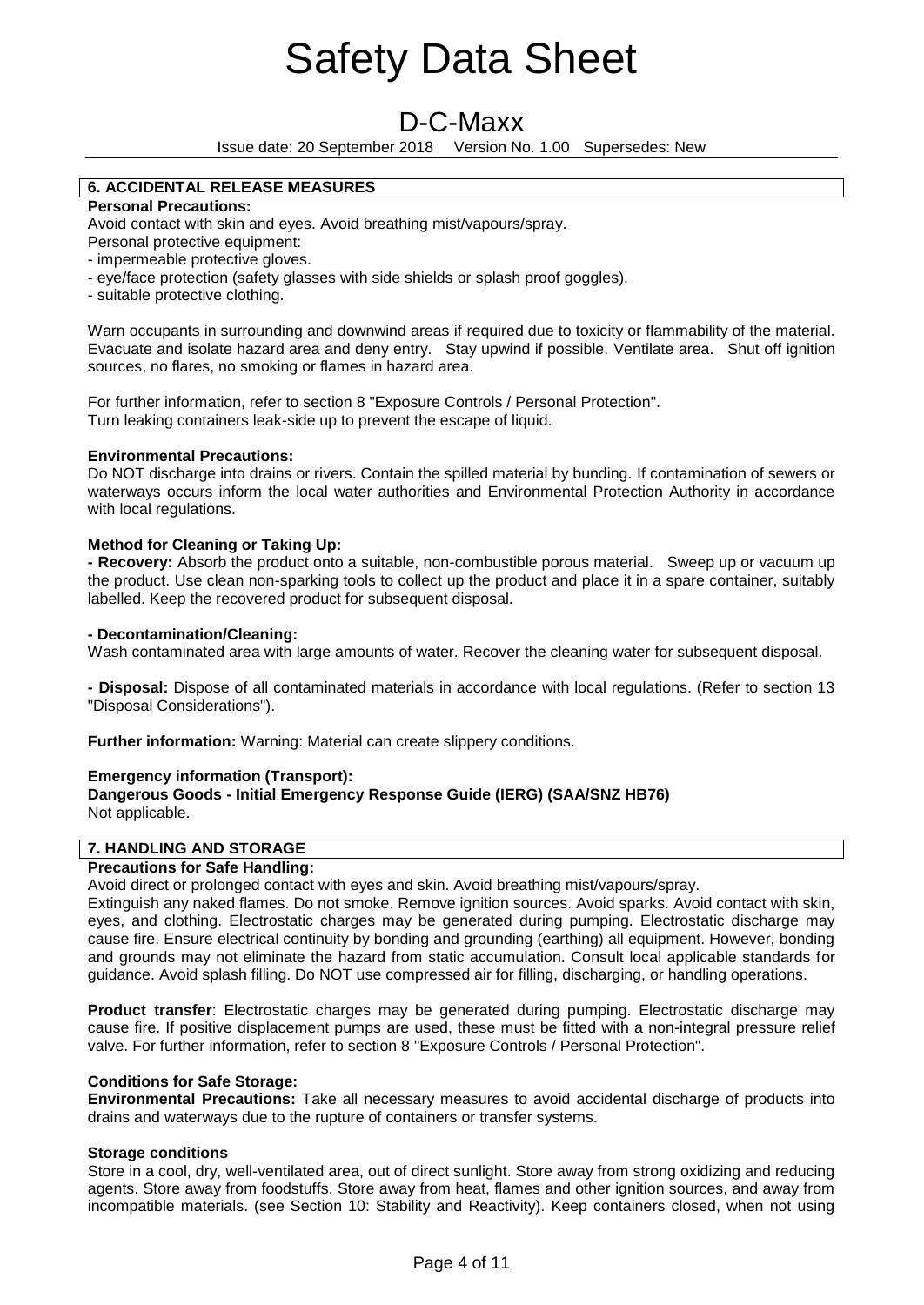# D-C-Maxx

Issue date: 20 September 2018 Version No. 1.00 Supersedes: New

the product. Store in original packages as approved by manufacturer. Inspect periodically for deficiencies such as damage or leaks. Have appropriate fire extinguishers available in and near the storage area.

**Australia:** Classified as a Class C2 (COMBUSTIBLE LIQUID). This product should be stored and used in a well-ventilated area away from naked flames, sparks and other sources of ignition. For further guidance on implementing risk controls refer to 'Australian Standard AS1940 - The storage and handling of flammable and combustible liquids'. Comply with relevant Commonwealth, State or Territory regulations for storage and transport requirements.

# **8. EXPOSURE CONTROLS / PERSONAL PROTECTION**

# **National Exposure Standards:**

No exposure standards assigned to this specific material by the Safe Work Australia Council (SWAC), or the New Zealand Department of Labour. However, exposure standards for components are stated below:-

Australia (SWAC): OIL MIST, REFINED MINERAL  $[TWA]$  - ppm; 5 mg/m<sup>3</sup> [STEL] -

New Zealand (WES 2017): OIL MIST, MINERAL  $[TWA]$  - ppm; 5 mg/m<sup>3</sup> [STEL] - ppm; 10 mg/m³

# **Further information:**

TWA - the Time-Weighted Average airborne concentration over an eight-hour working day, for a five-day working week over an entire working life.

STEL (Short Term Exposure Limit) - the average airborne concentration over a 15 minute period which should not be exceeded at any time during a normal eight-hour workday.

According to current knowledge these concentrations should neither impair the health of, nor cause undue discomfort to, nearly all workers.

These Exposure Standards are guides to be used in the control of occupational health hazards. All atmospheric contamination should be kept to as low a level as is workable. Exposure Standards should not be used as fine dividing lines between safe and dangerous concentrations of chemicals. They are not a measure of relative toxicity.

# **Biological Limit Values:**

No biological limits allocated.

# **Engineering Controls:**

Ensure sufficient ventilation to keep airborne concentrations below exposure limits and as low as practicable. Use with good general ventilation. If mists, vapours or dusts are produced local exhaust ventilation should be used. Extract at emission point.

# **Personal Protection Equipment:**

# **Eye/Face Protection:**

Safety glasses with side shields, or splash proof chemical goggles, and/or a full-face shield as appropriate. Final choice of appropriate eye/face protection will vary according to individual circumstances i.e. methods of handling or engineering controls and according to risk assessments undertaken. Eye protection should conform with Australian/New Zealand Standard AS/NZS 1337.1 Personal eye protection - Eye and face protectors for occupational applications.

# **Hand Protection:**

Impermeable protective gloves (e.g. Nitrile gloves) must be chosen according to the function of the work station: other chemicals which may be handled, physical protection necessary (resistance to cutting, puncture, heat), dexterity required. Gloves must be inspected prior to use. Gloves should be discarded and replaced if there is any indication of degradation or chemical breakthrough. Observe the instructions regarding permeability and breakthrough time which are provided by the supplier of the gloves. The selection of gloves must take into account the extent and duration of use at the workstation. Final choice of appropriate gloves will vary according to individual circumstances i.e. methods of handling or according to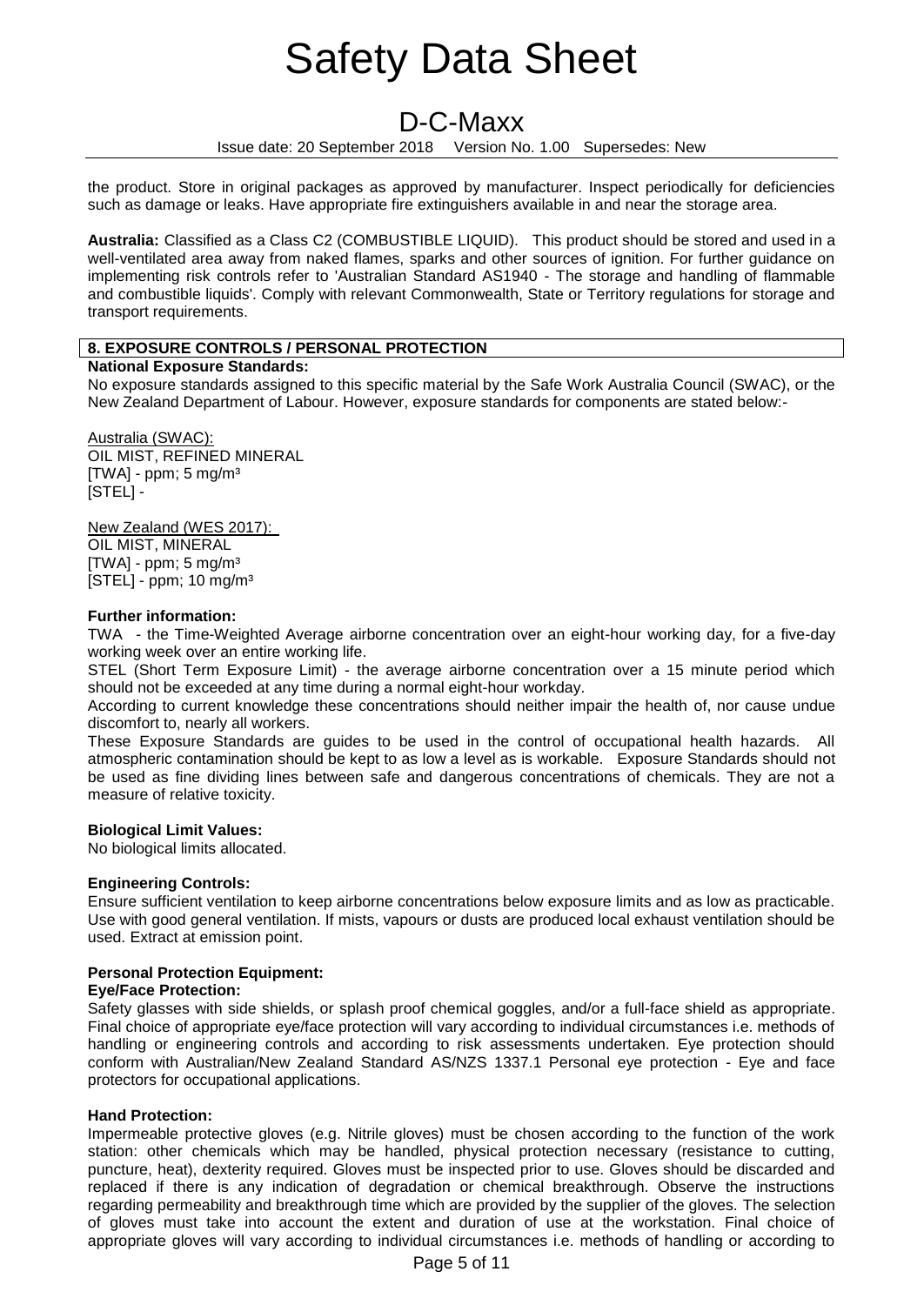# D-C-Maxx

Issue date: 20 September 2018 Version No. 1.00 Supersedes: New

risk assessments undertaken. It is advisable that a local supplier of personal protective clothing is consulted regarding the choice of material. Reference should be made to AS/NZS 2161.1: Occupational protective gloves - Selection, use and maintenance.

# **Respiratory Protection:**

If engineering controls are not effective in controlling airborne exposure then use a respirator with an approved filter if a risk assessment indicates this is necessary. Correct fit is essential to obtain adequate protection. If entering spaces where the airborne concentration of a contaminant is unknown then the use of a self-contained breathing apparatus (SCBA) with positive pressure air supply complying with AS/NZS 1715 / 1716, or any other acceptable International Standard is recommended. Final choice of appropriate respiratory protection will vary according to individual circumstances i.e. methods of handling or engineering controls and according to risk assessments undertaken. Reference should be made to Australian/New Zealand Standards AS/NZS 1715, Selection, Use and maintenance of Respiratory Protective Devices; and AS/NZS 1716, Respiratory Protective Devices.

# **Skin and Body Protection:**

Choose body protection according to the amount and concentration of the hazardous chemical at the work place. Consideration must be given to both durability as well as permeation resistance. Launder contaminated clothing before reuse. It is advisable that a local supplier of personal protective clothing is consulted regarding the choice of material.

# **Selection Criteria:**

Protective equipment must be chosen according to current AS/NZS standards and in cooperation with the supplier of protective equipment. Personal protective equipment must be defined after risk assessment for the workstation. Selection of appropriate personal protective equipment should be based on an evaluation of the performance characteristics of the protective equipment relative to the task(s) to be performed, conditions present, duration of use, and the potential hazards and/or risks that may occur during use.

# **Collective emergency equipment:**

Personal protective equipment available close by in case of emergency. Emergency equipment, first-aid box with instructions readily available, safety shower and eye fountain for collective emergency.

# **Workplace Hygiene Measures:**

Personal hygiene is an important work practice exposure control measure and the following general measures should be taken when working with or handling this material:

- Do not store, use, and / or consume foods, beverages, tobacco products, or cosmetics in areas where this material is stored. Keep away from food, drink and animal feeding stuffs.
- Wash hands and face carefully before eating, drinking, using tobacco, applying cosmetics, or using the toilet.
- Wash exposed skin promptly to remove accidental splashes of contact with the material.
- Wear protective clothing.

# **Surveillance procedures:**

The recommended limits SHOULD NOT be exceeded. The user is responsible for monitoring the working environment in accordance with local laws and regulations.

| 9. PHYSICAL AND CHEMICAL PROPERTIES                         |                                               |  |
|-------------------------------------------------------------|-----------------------------------------------|--|
| Appearance:                                                 | Lightly coloured oil.                         |  |
| Odour:                                                      | Characteristic petroleum oil.                 |  |
| <b>Odour threshold:</b>                                     | No data available.                            |  |
| pH:                                                         | ca. 7 (1% aqueous dispersion)                 |  |
| <b>Melting point/freezing point:</b>                        | No data available.                            |  |
| Initial boiling point and boiling range: No data available. |                                               |  |
| <b>Flash Point:</b>                                         | $>200^{\circ}$ C *                            |  |
| <b>Evaporation rate:</b>                                    | No data available.                            |  |
| Flammability (solid, gas):                                  | Combustible liquid.                           |  |
| <b>Upper/lower flammability:</b>                            | UEL: No data available LEL: No data available |  |
| <b>Vapour Pressure:</b>                                     | < 0.01 kPa *                                  |  |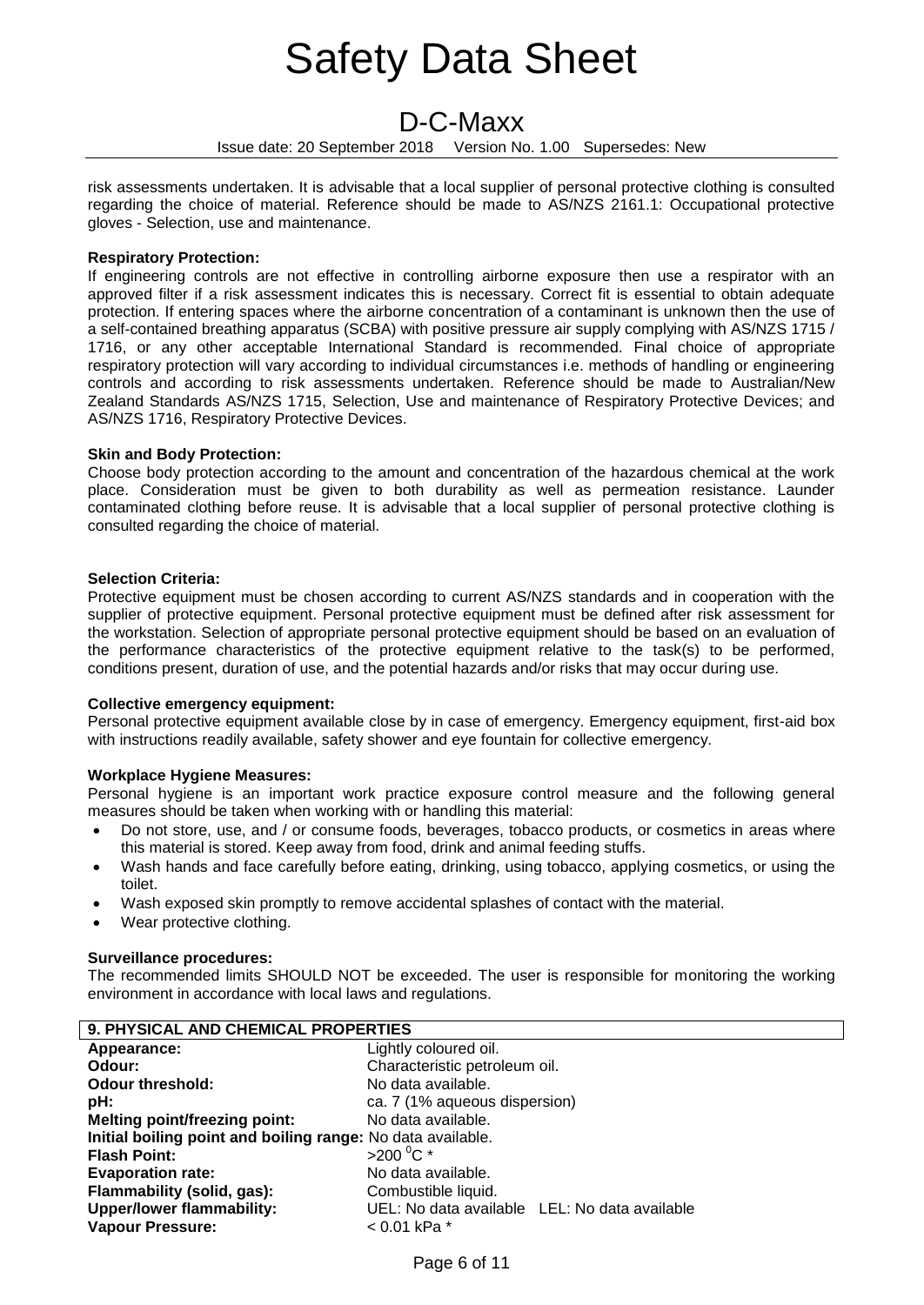**D-C-Maxx**<br>Issue date: 20 September 2018 Version No Version No. 1.00 Supersedes: New

| Vapour density:                                            | No data available.    |
|------------------------------------------------------------|-----------------------|
| <b>Relative density:</b>                                   | No data available.    |
| <b>Specific Gravity:</b>                                   | ca. 0.85              |
| <b>Solubility in Water:</b>                                | Emulsifies.           |
| <b>Solubility in Organic Solvents:</b>                     | No data available.    |
| Partition coefficient: n-octanol/water: No data available. |                       |
| Auto-ignition temperature:                                 | No data available.    |
| <b>Decomposition temperature:</b>                          | No data available.    |
| <b>Viscosity:</b>                                          | ca. 13.5 cSt @ 40 °C. |
| <b>Oxidizing Properties:</b>                               | No data available.    |

*\* (Indicates data for the aliphatic solvent component)*

# **10. STABILITY AND REACTIVITY**

## **Chemical Stability:**

Stable under normal conditions and use.

### **Conditions to Avoid:**

Heat, flames, ignition sources, direct sunlight, and incompatibles.

### **Incompatible Materials:**

Strong oxidizing agents.

### **Hazardous Decomposition Products:**

During combustion or on thermal decomposition (pyrolysis), toxic gases are released - oxides of Carbon (CO  $+$  CO<sub>2</sub>).

### **Hazardous Reactions:**

Hazardous Polymerization will not occur.

## **11. TOXICOLOGICAL INFORMATION Acute Health Effects:**

### **Ingested:**

May be fatal if swallowed and enters airways. Ingestion of this product will irritate the gastric tract causing nausea and vomiting. Aspiration into the lungs may result in chemical pneumonitis.

### **Eye:**

Eye contact may cause redness, itching and irritation.

### **Skin:**

Skin contact may cause redness, itching and irritation.

**Inhaled:**

If misted or sprayed, inhalation may irritate the nose, throat and respiratory system.

### **Chronic Health Effects:**

Prolonged or repeated skin contact may cause defatting, skin drying and cracking.

# **Information on toxicological effects**

### **Acute toxicity:**

# **Acute oral toxicity:**

Not classified as hazardous for acute oral toxicity according to GHS criteria. According to the data on the components. According to the classification criteria for mixtures.

# **Acute inhalation toxicity:**

Not classified as hazardous for acute inhalation toxicity according to GHS criteria. According to the data on the components. According to the classification criteria for mixtures.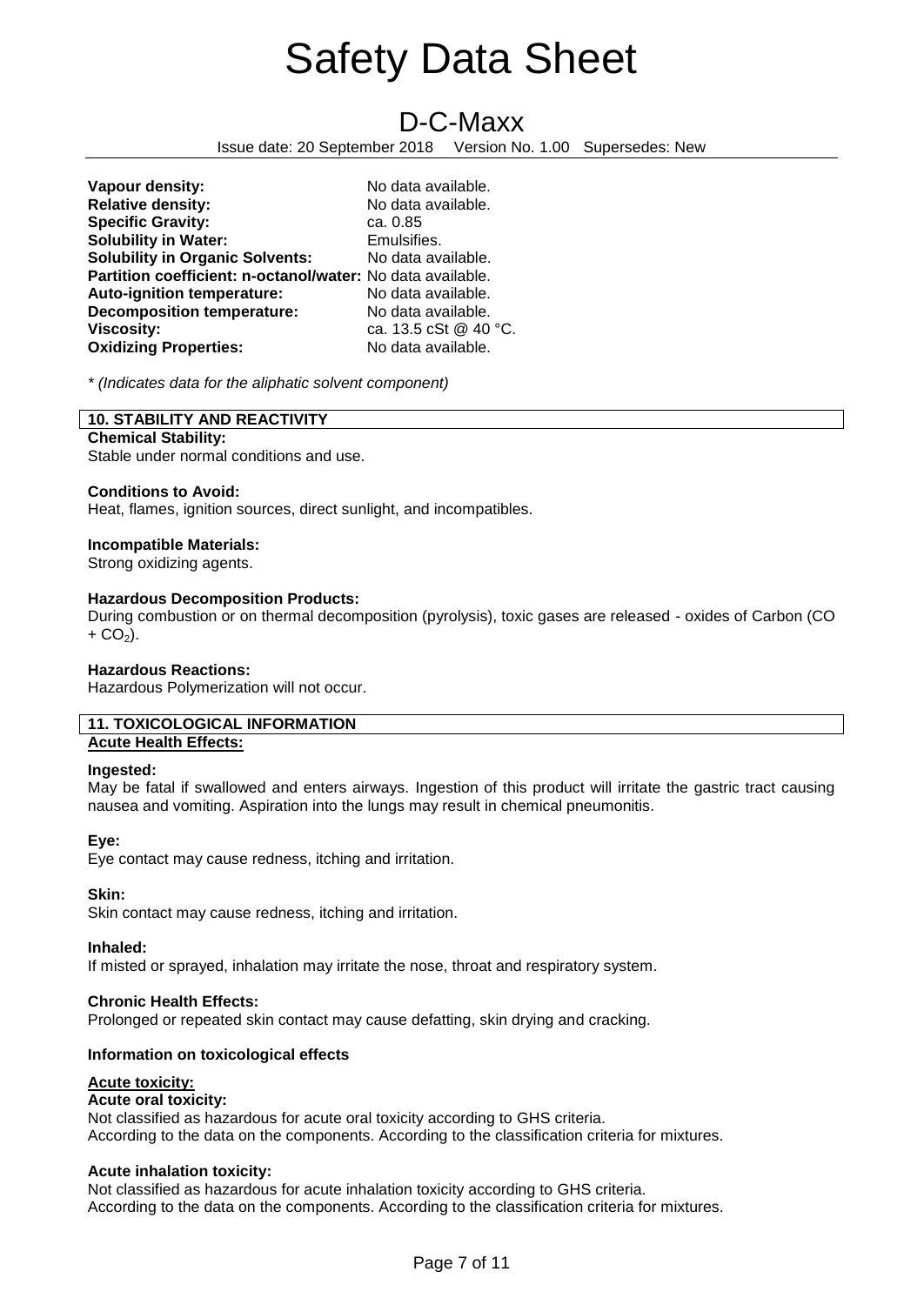# D-C-Maxx

Issue date: 20 September 2018 Version No. 1.00 Supersedes: New

# **Acute dermal toxicity:**

Not classified as hazardous for acute dermal toxicity according to GHS criteria. According to the data on the components. According to the classification criteria for mixtures.

# **Skin corrosion/irritation**

Not classified as irritating to skin. According to the data on the components. According to the classification criteria for mixtures.

# **Serious eye damage/irritation**

Not classified as irritating to eyes According to the data on the components. According to the classification criteria for mixtures.

# **Respiratory or skin sensitization**

Not classified as a respiratory or skin sensitiser. According to the data on the components. According to the classification criteria for mixtures.

# **Mutagenicity**

**Genotoxicity in vitro:** The product is not considered to be genotoxic. According to the data on the components. According to the classification criteria for mixtures.

**Genotoxicity in vivo:** Product is not considered to be genotoxic. According to the data on the components. According to the classification criteria for mixtures.

# **Carcinogenicity**

The product is not considered to be carcinogenic. According to the data on the components. According to the classification criteria for mixtures.

# **Toxicity for reproduction and development**

**Toxicity to reproduction/Fertility**  The product is not considered to affect fertility.

According to the data on the components. According to the classification criteria for mixtures.

# **Developmental Toxicity/Teratogenicity**

The product is not considered to be toxic for development. According to the data on the components. According to the classification criteria for mixtures.

The product is not considered to be teratogenic. According to the data on the components. According to the classification criteria for mixtures.

# **STOT**

# **STOT - single exposure**

The substance or mixture is not classified as specific target organ toxicant, single exposure according to GHS criteria.

According to the data on the components. According to the classification criteria for mixtures.

# **STOT - repeated exposure**

The substance or mixture is not classified as specific target organ toxicant, repeated exposure according to GHS criteria.

According to the data on the components. According to the classification criteria for mixtures.

# **Aspiration toxicity:**

Classified as Aspiration hazard, Category 1. May be fatal if swallowed and enters airways. According to the data on the components. According to the classification criteria for mixtures.

# **12. ECOLOGICAL INFORMATION**

**Ecotoxicity:**  No data available.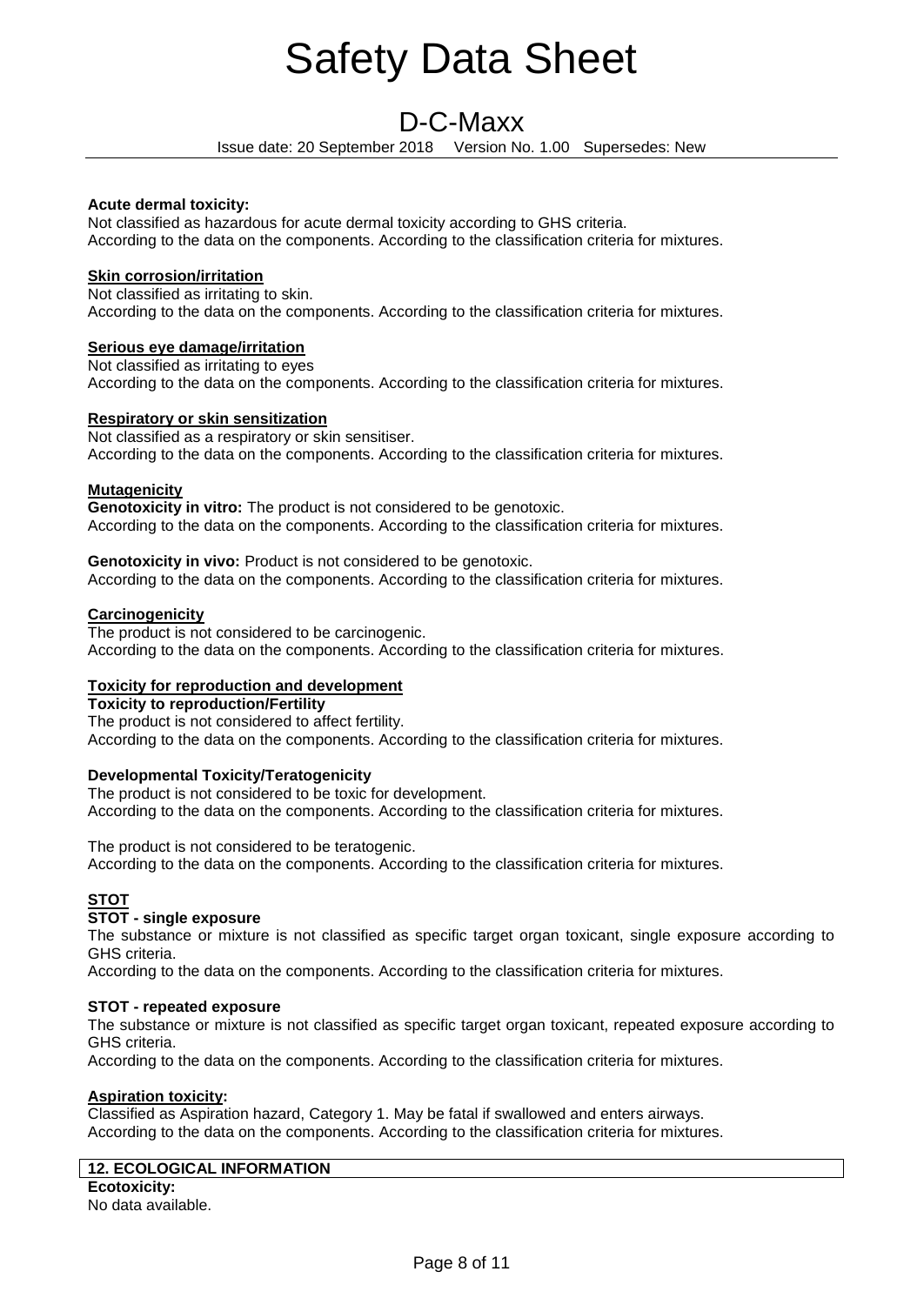# D-C-Maxx

Issue date: 20 September 2018 Version No. 1.00 Supersedes: New

# **Persistence / Degradability:**

No data available.

# **Bioaccumulative potential:**

Octanol/water partition coefficient: No data available.

# **Mobility in soil:**

No data available. Results of PBT and vPvB assessment: No data available.

# **Other adverse effects:**

No data available.

# **Environmental Protection:**

Avoid contaminating soil, waterways, drains or sewers.

# **13. DISPOSAL CONSIDERATIONS**

# **Residues from Product**

Prohibition: Discharging waste into rivers and drains is forbidden.

Destruction/Disposal: Chemical additions, processing or otherwise altering this material may make the waste management information presented in this SDS incomplete, inaccurate or otherwise inappropriate. Dispose of in accordance with relevant national and local regulations, EPA requirements and safety regulations at an authorised site.

# **Contaminated Packaging**

Prohibition: Do not dispose of the product at a rubbish tip.

Decontamination/cleaning: Completely empty the packaging prior to decontamination. Carefully drain and then steam clean.

Destruction/Disposal: Recycle following cleaning or dispose of at an authorised site.

*NOTE: The user's attention is drawn to the possible existence of local regulations regarding disposal.*

# **14. TRANSPORT INFORMATION**

**UN Number:** None allocated **Proper Shipping Name:** None allocated **Dangerous Goods Class:** None allocated **Subsidiary risk:** None allocated **Packing Group:** None allocated **Hazchem Code:** None allocated

# **ADG: Road and Rail Transport: (Australia)**

Not classified as Dangerous Goods according to the Australian Code for the Transport of Dangerous Goods by Road and Rail (ADG Code) for transport by road and rail.

# **Land Transport: (New Zealand)**

Not classified as Dangerous Goods according to NZS 5433:2012 Transport of Dangerous Goods on Land.

# **IMDG:**

Not classified as Dangerous Goods according to the International Maritime Organization Rules (Maritime Dangerous Goods Code - IMDG Code) for transport by sea.

# **IATA:**

Not classified as Dangerous Goods according to the International Air Transport Association (IATA) Dangerous Goods Regulations for transport by air.

*NOTE: The above regulatory prescriptions are those valid on the date of publication of this SDS. Given the possible evolution of transport regulations for hazardous materials, it would be advisable to check their validity with your sales office.*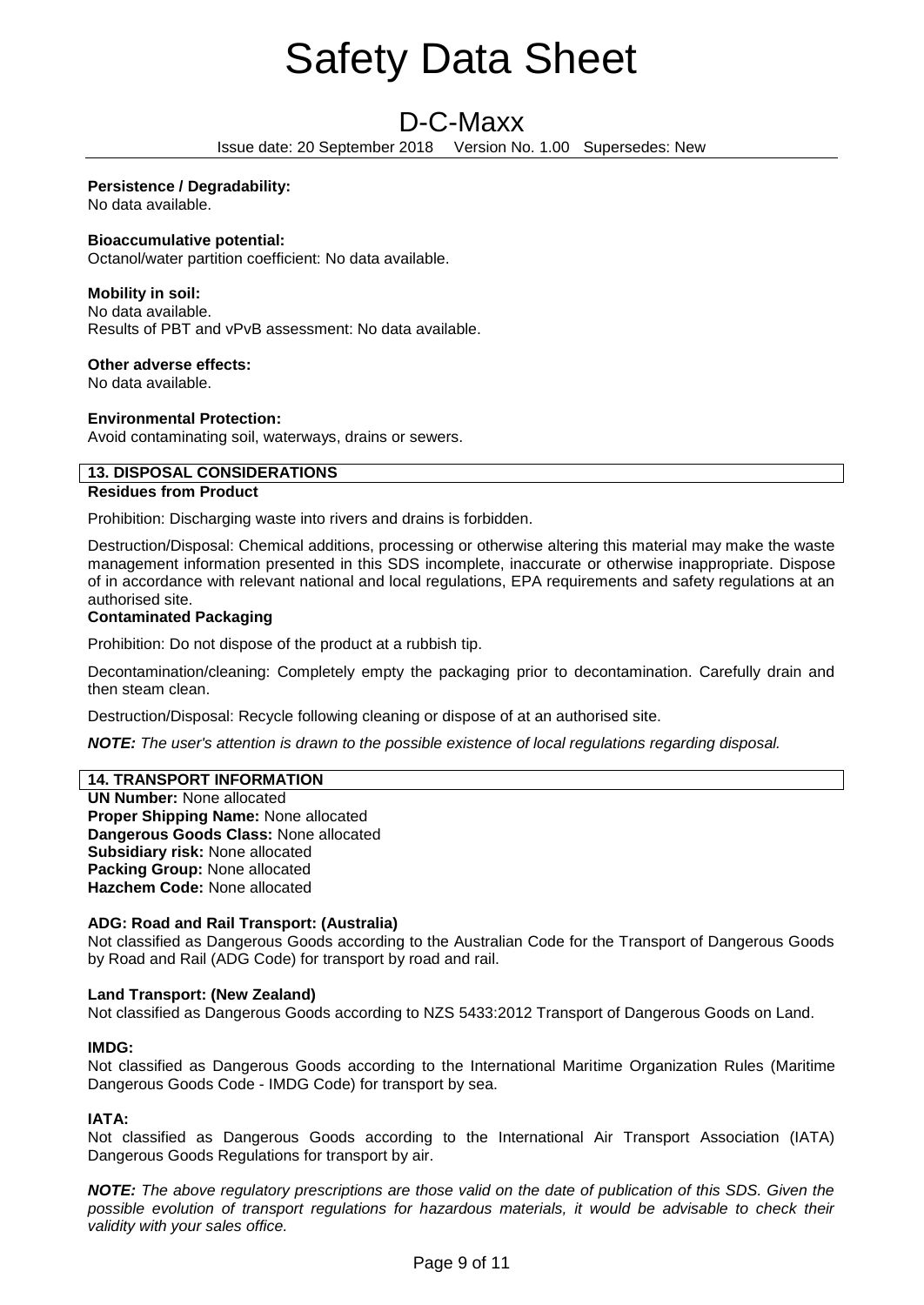# D-C-Maxx

Issue date: 20 September 2018 Version No. 1.00 Supersedes: New

## **15. REGULATORY INFORMATION Poison Schedule (Australia):** S5

*NOTE: The labeling requirements of the Standard for the Uniform Scheduling of Medicines and Poisons (SUSMP) do not apply to a poison that is packed and sold solely for dispensary, industrial, laboratory or manufacturing purposes.*

**HSNO Group Standard (New Zealand):** Active Ingredients for Use in the Manufacture of Agricultural Compounds Group Standard 2017

**HSNO Approval Number:** The HSNO Approval Number for this Group Standard is HSR100756.

**Certified handler requirements:** Substances covered under this Group Standard will not require a certified handler.

| Inventory           | <b>Status</b> |
|---------------------|---------------|
| Australia (AICS)    | N             |
| New Zealand (NZIoC) |               |

 $Y = All$  ingredients are on the inventory.

 $E =$  All ingredients are on the inventory or exempt from listing.

P = One or more ingredients fall under the polymer exemption or are on the no longer polymer list. All other ingredients are on the inventory or exempt from listing.

N = Not determined or one or more ingredients are not on the inventory and are not exempt from listing.

# *NOTE:*

*The regulatory information given above only indicates the principal regulations specifically applicable to the product described in the Safety Data Sheet. The user's attention is drawn to the possible existence of additional provisions which complete these regulations. Refer to all applicable national, international and local regulations or provisions.*

# **16. OTHER INFORMATION**

# **Reasons For Revision:**

1) Review against current SWA/GHS and NZ EPA/HSNO criteria and latest information from manufacturer/supplier.

The customer is advised to consult the product Technical Data Sheets for further information including advice on suitable equipment. SDSs are updated frequently. Please ensure that you have a current copy.

# **Key or legend to abbreviations and acronyms used in the safety data sheet:**

- ca. approximately
- ACGIH American Conference of Governmental Industrial Hygienists [US]
- AICS Australian Inventory of Chemical Substances [Aust]
- CAS Chemical Abstracts Service [US]
- CSCL Inventory of Existing and New Chemical Substances [JPN]
- EPA Environmental Protection Agency [Int]
- EU European Union [EU]
- GHS United Nations Globally Harmonized System of Classification and Labelling of Chemicals[Int]
- HSNO Hazardous Substances and New Organisms [NZ]
- IARC International Agency for Research on Cancer [Int]
- IATA International Aviation Transport Association [Int]
- IMDG International Maritime Dangerous Goods [Int]
- METI Ministry of Economy, Trade and Industry [JPN]
- NTP National Toxicology Program
- NIOSH National Institute for Occupational Safety and Health [US]
- NOHSC National Occupational Health & Safety Commission [Aust]
- NZ EPA New Zealand Environmental Protection Agency [NZ]
- NZIoC New Zealand Inventory of Chemicals [NZ]